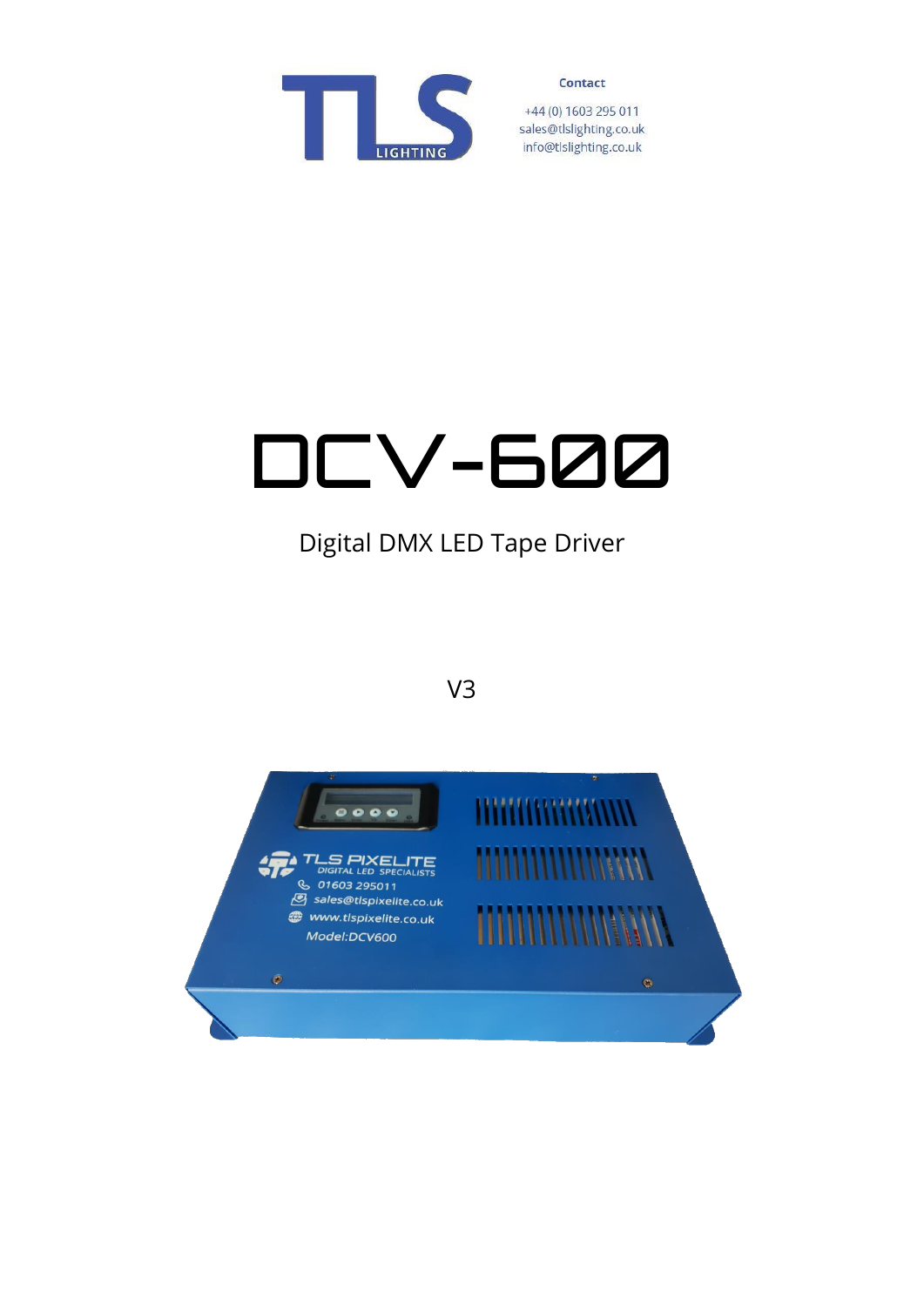

+44 (0) 1603 295 011<br>sales@tlslighting.co.uk<br>info@tlslighting.co.uk

# Contents

| 1.0 |  |
|-----|--|
|     |  |
|     |  |
|     |  |
|     |  |
|     |  |
|     |  |
|     |  |
|     |  |
|     |  |
|     |  |
|     |  |
|     |  |
|     |  |
|     |  |
|     |  |
|     |  |
|     |  |
|     |  |
|     |  |
|     |  |
|     |  |
|     |  |
|     |  |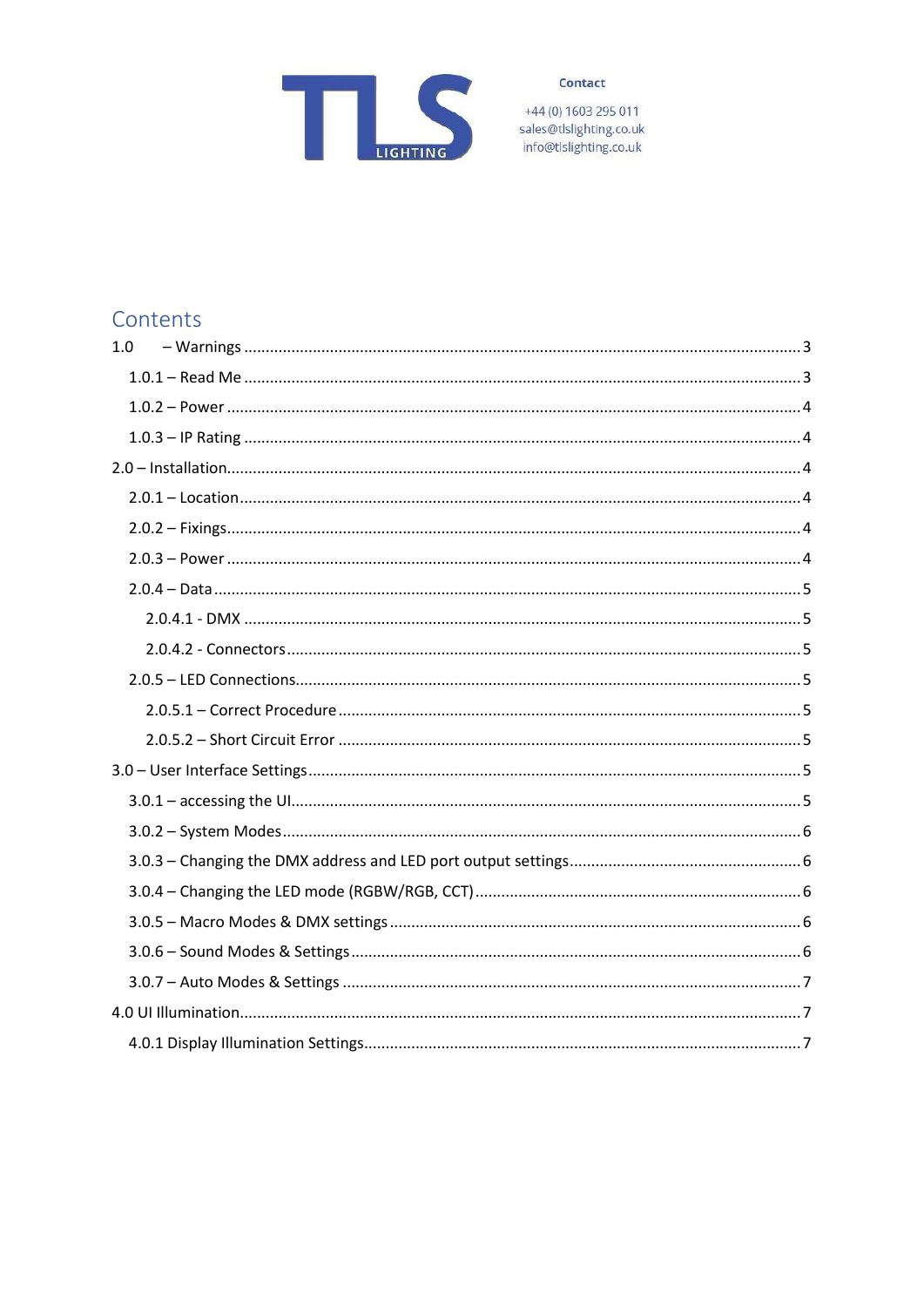

+44 (0) 1603 295 011 sales@tlslighting.co.uk info@tlslighting.co.uk

# <span id="page-2-0"></span>1.0 – Warnings

#### <span id="page-2-1"></span>1.0.1 – Read Me

## **WARNING FOR YOUR OWN SAFETY, PLEASE READ THIS USER MANUAL CAREFULLY BEFORE YOUR INITIAL START-UP!**

- Before the initial start-up, please make sure that there is no damage caused during transportation.
- Should there be any damage, consult us immediately and do not use the equipment.
- To maintain the equipment in good working condition and to ensure safe operation, it is necessary for the user to follow the safety instructions and warning notes written in this manual.
- Please note that damages caused by user modifications to this equipment are not subject to warranty.



**CAUTION! KEEP THIS EQUIPMENT AWAY FROM RAIN, MOISTURE AND LIQUIDS** 



**CAUTION! TAKE CARE USING** THIS EQUIPMENT! **HIGH VOLTAGE-RISK OF ELECTRIC SHOCK!!** 

- This product is designed to be installed by a competent, qualified installation technician into commercial environments.
- Never let the power cable come into contact with other cables. Handle the power cable and all mains voltage connections with particular caution!
- Never remove warning or informative labels from the unit.
- Do not open the equipment and do not modify the unit.
- Do not connect this equipment to a dimmed power supply.
- Do not switch the equipment on and off in short intervals, as this will reduce the system's life.
- Only use the equipment indoors.
- Do not expose to flammable sources, liquids or gases.
- Always disconnect the power from the mains when equipment is not in use or before cleaning! Only handle the power-cable by the plug. Never pull out the plug by pulling the power-cable.
- Make sure that the power cable is never crimped or damaged. Check the equipment and the power cable periodically.
- If the equipment is dropped or damaged, disconnect the mains power supply immediately and have a qualified engineer inspect the equipment before operating again.
- If the equipment has been exposed to drastic temperature fluctuation (e.g. after transportation), do not connect power or switch it on immediately. The arising condensation might damage the equipment. Leave the equipment switched off until it has reached room temperature.
- If your product fails to function correctly, stop use immediately. Pack the unit securely (preferably in the original packing material), and return it to TLSPixelite for service.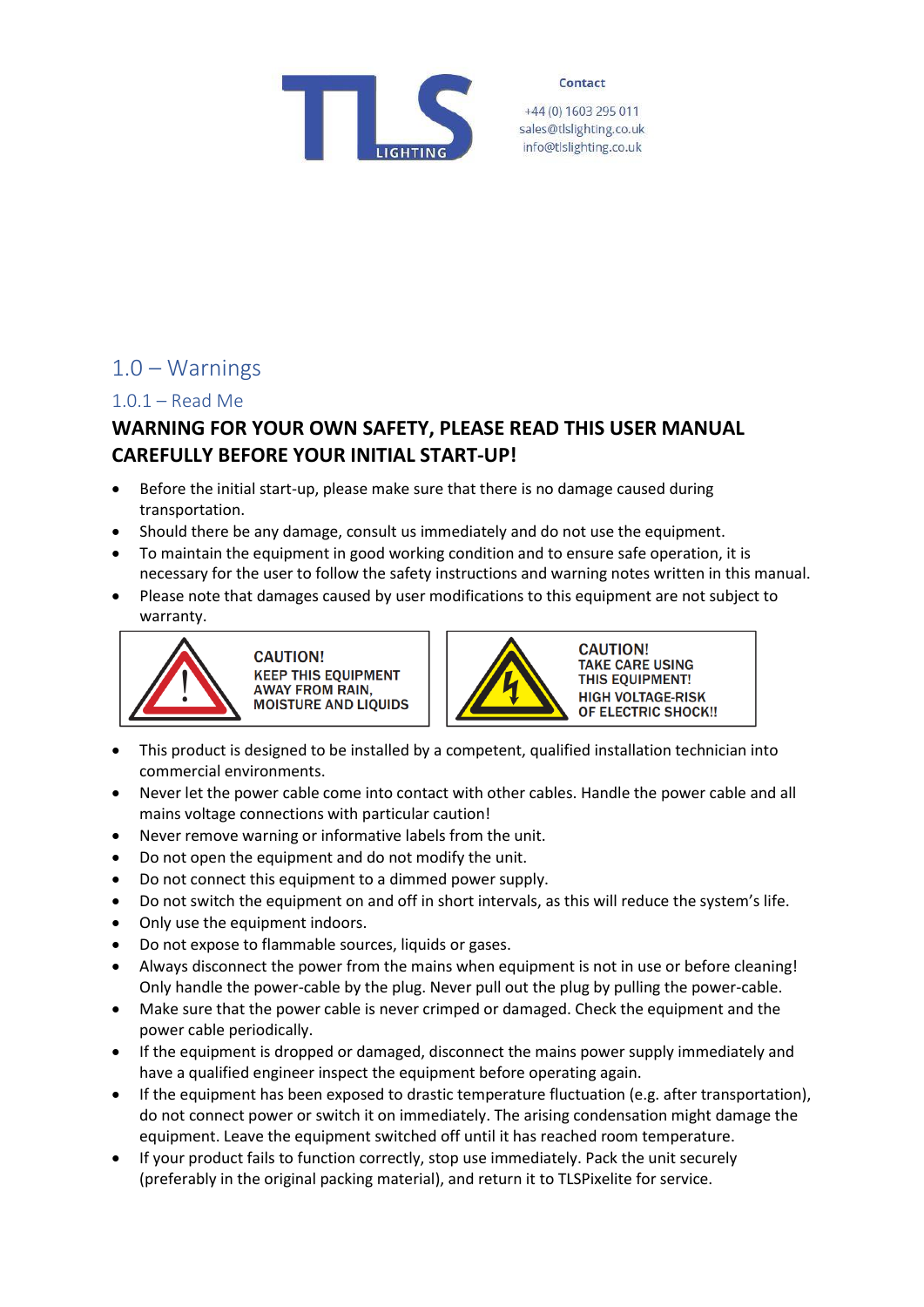

+44 (0) 1603 295 011 sales@tlslighting.co.uk info@tlslighting.co.uk

- Only use fuses of same type and rating.
- Repairs, servicing and power connection must only be carried out by a qualified technician.
- THIS UNIT CONTAINS NO USER SERVICEABLE PARTS.
- WARRANTY: One year from date of purchase.

#### OPERATING DETERMINATIONS

If this equipment is operated in any other way than that described in this manual, the product may suffer damage and the warranty become void. Incorrect operation may lead to hazards- shortcircuit, burns and electric shocks etc. Do not endanger your own safety or the safety of others! Incorrect installation or use can cause serious damage to people and/or property.

#### <span id="page-3-0"></span>1.0.2 – Power

The DCV is designed with two common positive terminals on each of the outputs, the 600W load should be spread across these terminals evenly to ensure the phoenix connector do not burn out.

#### <span id="page-3-1"></span> $1.0.3 - IP$  Rating

The DCV is IP20 rated and must be used indoors and in a dry environment.

# <span id="page-3-2"></span>2.0 – Installation

#### <span id="page-3-3"></span> $2.0.1 -$ Location

Please ensure the DCV is installed in a cool dry place, operated by qualified people and always make sure cables are not taut once installed.

#### <span id="page-3-4"></span> $2.0.2 - Fixings$

The DCV requires 4 securely mounted screws to mount it to a stable surface. We recommend using wall plugs for extra security. Items damaged by improper installation are not covered under the warranty.

#### <span id="page-3-5"></span> $2.0.3 - Power$

The DCV requires a 240V AC connection with the IEC provided. Please ensure this is pushed in fully to avoid arcing. Please also ensure the power cable is not taut and has not been damaged during transit.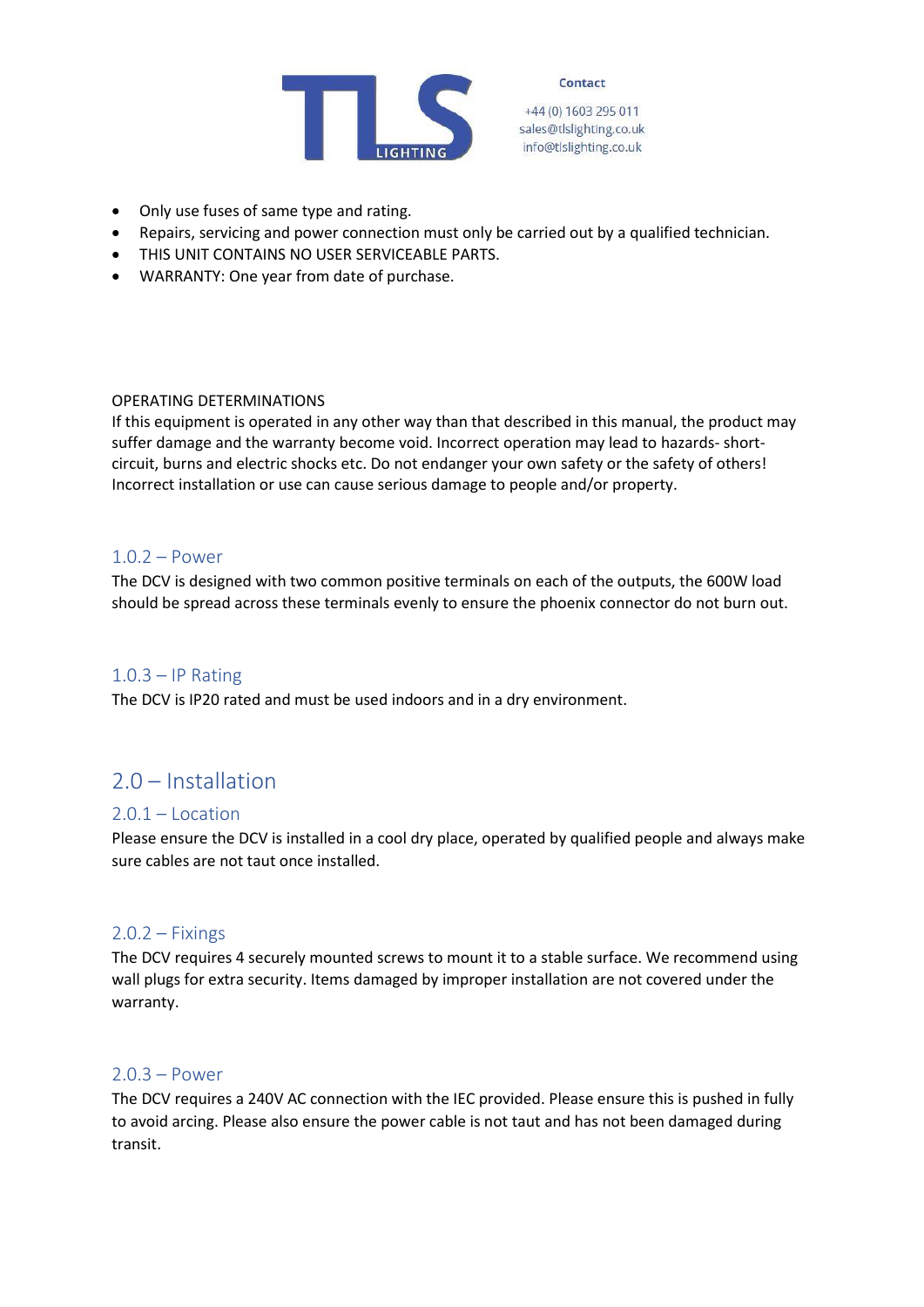

+44 (0) 1603 295 011 sales@tlslighting.co.uk info@tlslighting.co.uk

<span id="page-4-0"></span>2.0.4 – Data

<span id="page-4-1"></span>2.0.4.1 - DMX

When connecting the data to a DCV, it is recommended that you use professional DMX cable to avoid any signal issues. It is also recommended that the DMX chain is correctly terminated to avoid data issues such as signal reflection.

#### <span id="page-4-2"></span>2.0.4.2 - Connectors

Please use the Phoenix terminals provided to connect the DMX. If the terminals are misplaced, please replace them with genuine Phoenix connectors. For more info call 01603 295 011.

#### <span id="page-4-3"></span>2.0.5 – LED Connections

#### <span id="page-4-4"></span>2.0.5.1 – Correct Procedure

When connecting Your LED tape to the DCV please ensure the LED tape matches the voltage of the DCV, the standard voltage for a DCV is 24V DC.

Please ensure you are connecting the correct terminals to the correct wires on the LED tape, wiring the tape incorrectly can damage both pieces of equipment.

The common positive load should be split across the two common terminals on both DCV outputs to avoid damaging the connectors. You can connect a maximum of 150W per common terminal.

#### <span id="page-4-5"></span>2.0.5.2 – Short Circuit Error

The short circuit error tells the user if a fault develops. This can be either:

- 1) Current overload. This is when a user has overloaded the DCV by connecting more than 600W of lighting. This may only occur at certain points when the fixture is pulling its maximum wattage.
- 2) Short Circuit. This can occur when the tape is wired incorrectly or if the tape is short circuiting because it's damaged or faulty. Another common cause of this is when the tails at one end of the tape are touching and creating a short circuit.

# <span id="page-4-6"></span>3.0 – User Interface Settings

#### <span id="page-4-7"></span>3.0.1 – accessing the UI

To access the UI, power the DCV, hold down the "menu" key and press "enter" when prompted whist maintaining a hold on the menu key.

This feature is on all DCV systems as a security feature to prevent accidental operator changes.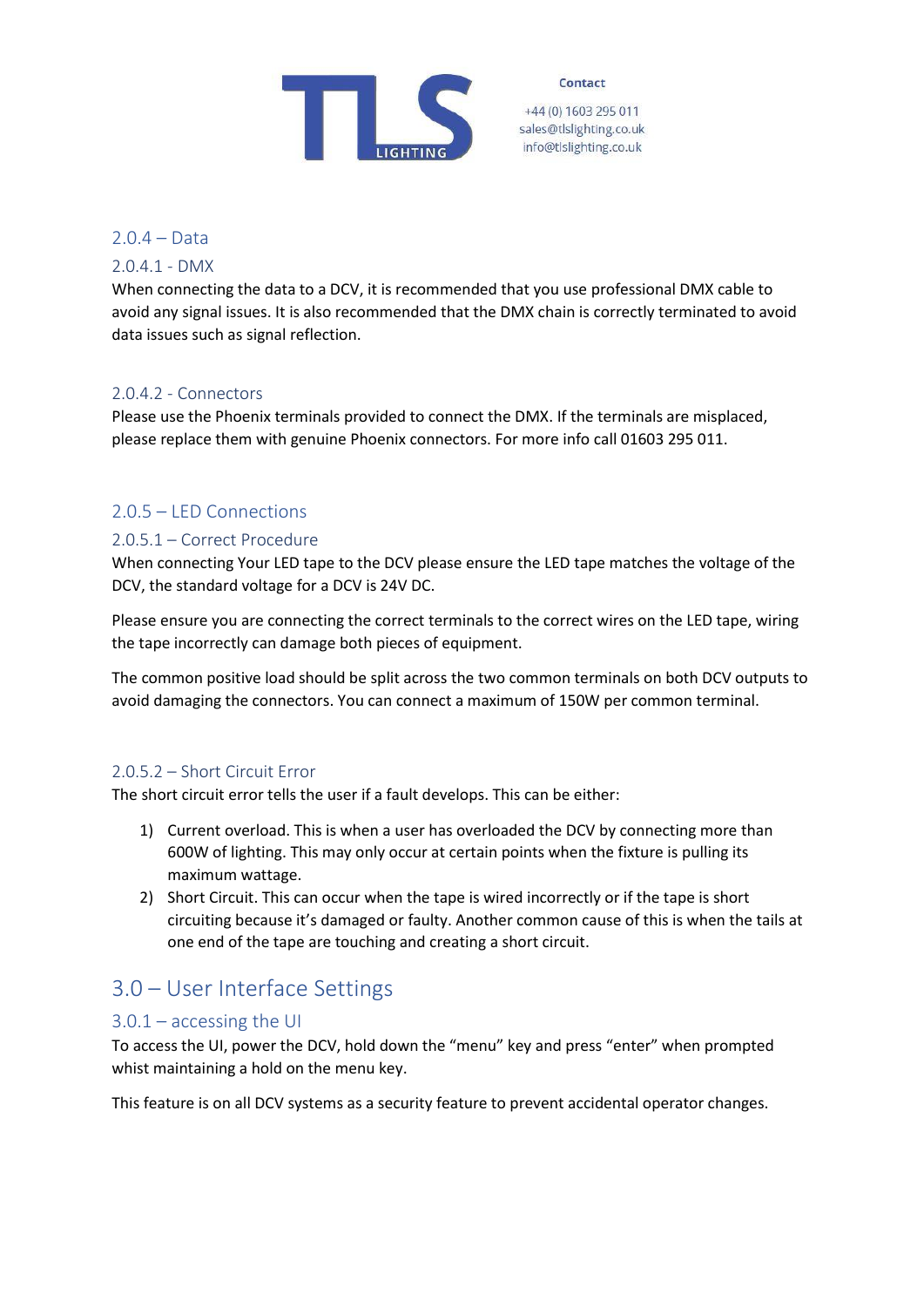

+44 (0) 1603 295 011 sales@tlslighting.co.uk info@tlslighting.co.uk

#### <span id="page-5-0"></span>3.0.2 – System Modes

System mode enables different types of control and is set in the system mode menu which is accessed by pressing the menu button repeatedly to cycle settings.

- 1. DMX For DMX control.
- 2. Sound For sound auto control.
- 3. Auto For running stand alone.
- 4. Slave Master Slave mode.

#### <span id="page-5-1"></span>3.0.3 – Changing the DMX address and LED port output settings

Cycle "Menu" until system setup is selected, use the up/down keys to select the port mode.

Port Modes.

- 1. PORT 1&2 -> 1&2 both ports are controlled individually (DMX Modes)
- 2. PORT 1 -> 1&2 Ports 1&2 are controlled by port 1 (Use with macros & Sound to light)
- 3. PORT 2 -> 1&2 Ports 1&2 are controlled by port 2 (Use with macros & Sound to light)

### <span id="page-5-2"></span>3.0.4 – Changing the LED mode (RGBW/RGB, CCT)

Cycle the "Menu" until "System Mode" is selected, the options Port 1 & port 2 will be available, you can proceed to set the modes for the ports listed below.

- 1. 5ch Mode RGB + DW (Per Port)
- 2. 3ch Mode RGB (Per Port)
- 3. 2ch Mode Green+WW ch1 Blue+Red ch2
- 4. 1ch Mode all outputs 1ch
- 5. Macro Modes (Listed Below)

<span id="page-5-3"></span>3.0.5 – Macro Modes & DMX settings

For LED Mode [05] (listed above)

- 1. (DMX 000-023) RGB+DW Colour Fade + Speed + Dim
- 2. (DMX 024-046) RGB+DW Colour Step + Speed + Dim
- 3. (DMX 047-069) RGB Colour Fade + Speed + Dim
- 4. (DMX 070-092) RGB Colour Step + Speed + Dim
- 5. (DMX 093-115) Red Strobe + Speed + Dim
- 6. (DMX 116-139) Green Strobe + Speed + Dim
- 7. (DMX 140-162) Blue Strobe + Speed + Dim
- 8. (DMX 163-185) Warm White Strobe + Speed + Dim
- 9. (DMX 186-208) Cold White Strobe + Speed + Dim
- 10. (DMX 209-255) RGB+CCT Sound to Light + Sensitivity + Dim

#### <span id="page-5-4"></span>3.0.6 – Sound Modes & Settings

For standalone Sound control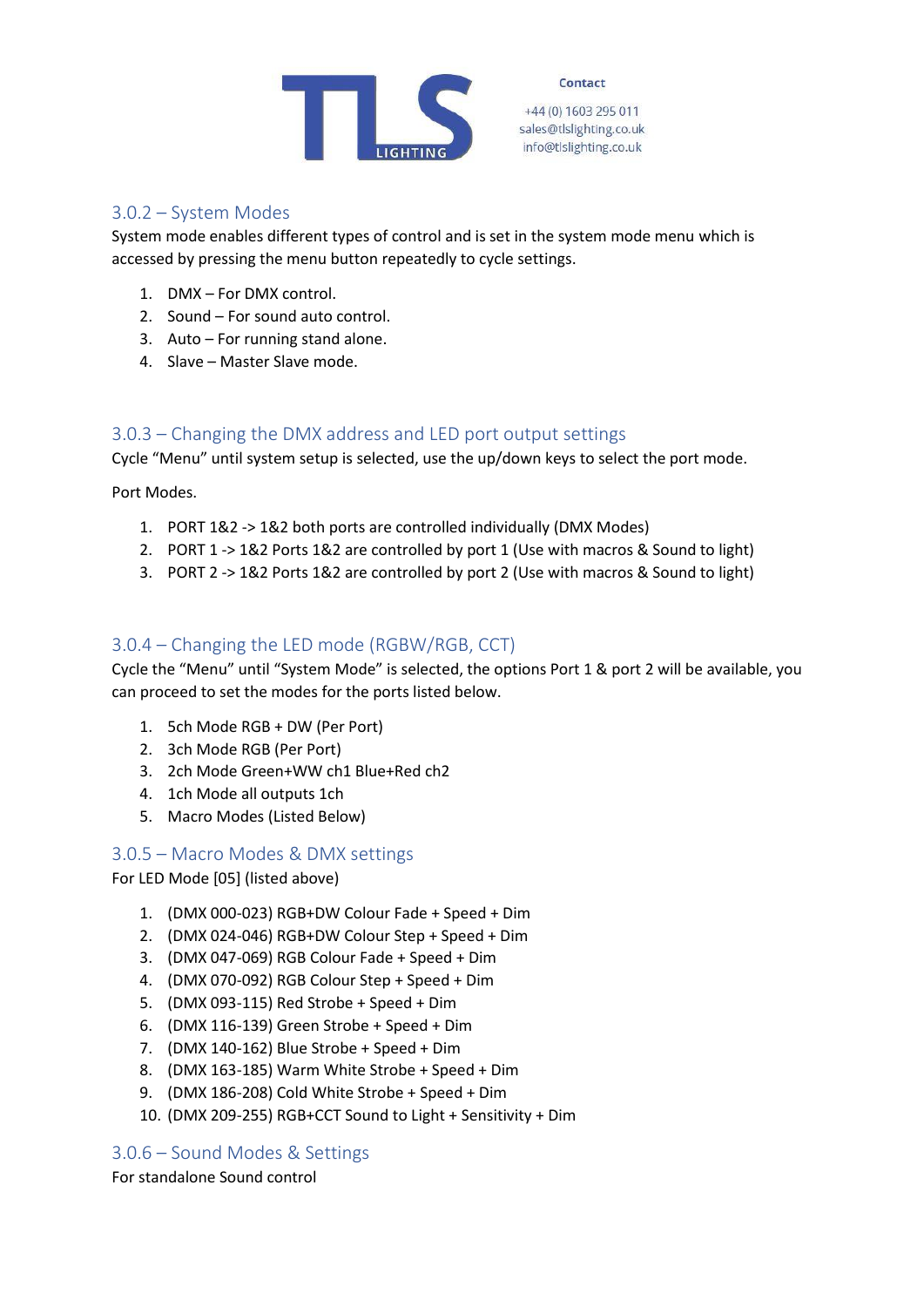

+44 (0) 1603 295 011 sales@tlslighting.co.uk info@tlslighting.co.uk

- 1. RGB Step Dim & sensitivity (controlled in UI)
- 2. RGBW Step with dim and sensitivity (controlled in UI)

#### <span id="page-6-0"></span>3.0.7 – Auto Modes & Settings

For standalone auto control. (Dimmer & Speed controlled in UI)

- 1. RGB+CCT Colour Fade + Dimmer + Speed
- 2. RGB+CCT Colour Step + Dimmer + Speed
- 3. RGB Fade + Dimmer + Speed
- 4. RGB Step + Dimmer + Speed
- 5. Red Strobe + Dimmer + Speed
- 6. Green Strobe + Dimmer + Speed
- 7. Blue Strobe + Dimmer + Speed
- 8. Warm White Strobe + Dimmer + Speed
- 9. Cold White Strobe + Dimmer + Speed

## <span id="page-6-1"></span>4.0 UI Illumination

#### <span id="page-6-2"></span>4.0.1 Display Illumination Settings

- 1. Go to System Settings in the menu and scroll to backlight.
- 2. Options are between 10 30 Seconds.